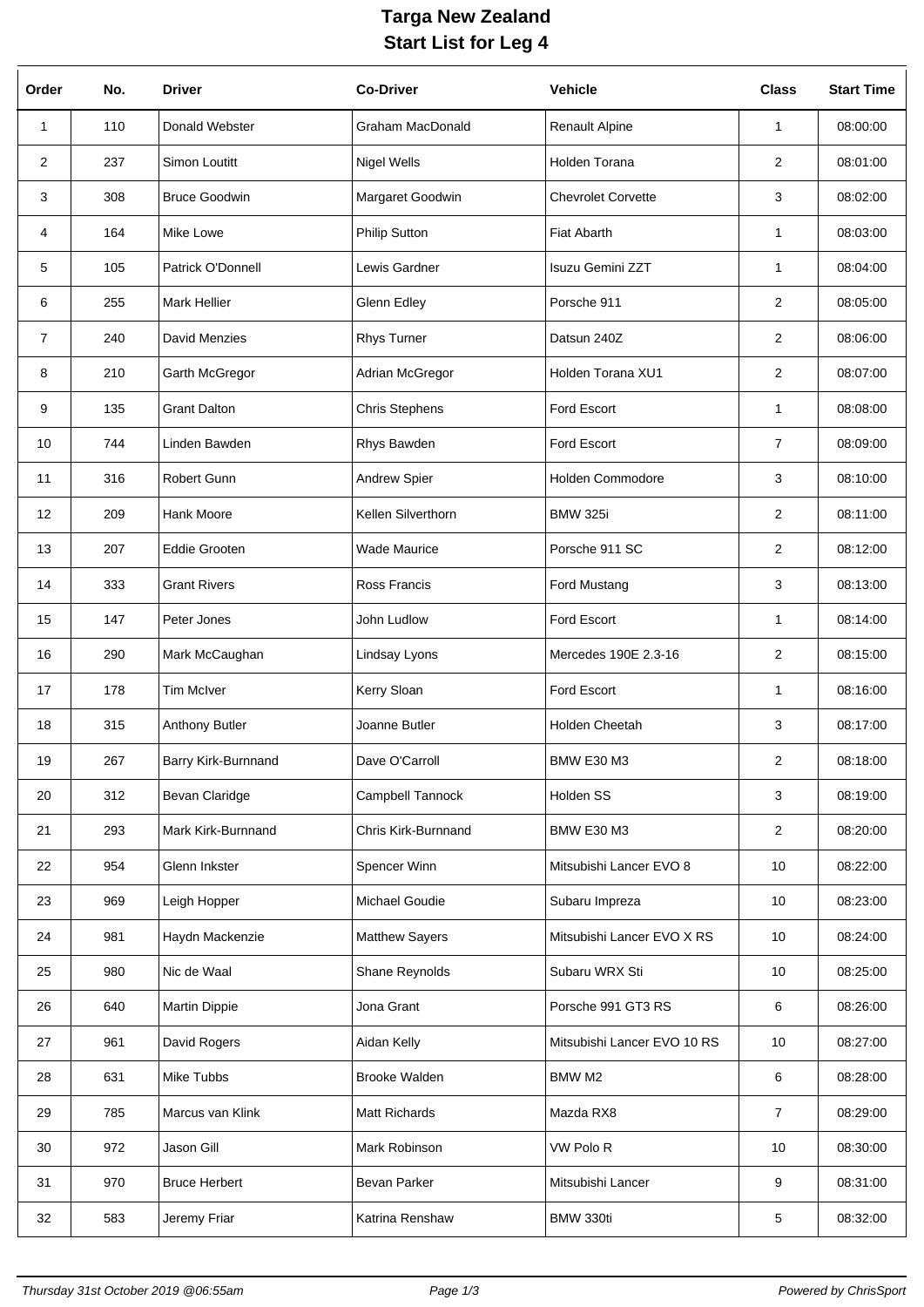## **Targa New Zealand Start List for Leg 4**

| Order | No. | <b>Driver</b>            | <b>Co-Driver</b>        | <b>Vehicle</b>          | <b>Class</b>   | <b>Start Time</b> |
|-------|-----|--------------------------|-------------------------|-------------------------|----------------|-------------------|
| 33    | 699 | Tim James                | John Mulrennan          | Porsche 996             | 6              | 08:33:00          |
| 34    | 746 | Robert Darrington        | David Abetz             | BMW M3                  | 7              | 08:34:00          |
| 35    | 966 | Andrew Oakley            | <b>Steve Hutchins</b>   | Audi RS5                | 9              | 08:35:00          |
| 36    | 996 | <b>Richard Gillies</b>   | Stephen Burr            | Subaru Impreza          | 9              | 08:36:00          |
| 37    | 940 | <b>Greg Brinck</b>       | Stephen Harrison        | Audi S3                 | 9              | 08:37:00          |
| 38    | 988 | Graeme Wong              | Kim Blatchley           | Subaru Impreza          | 10             | 08:38:00          |
| 39    | 928 | Andre Laurent            | Geoff Laurent           | Subaru WRX              | 9              | 08:39:00          |
| 40    | 987 | <b>Graeme Drummond</b>   | Mike Hollier            | Subaru Sti              | 9              | 08:40:00          |
| 41    | 856 | <b>Stuart Richmond</b>   | Jane Richmond           | Mitsubishi Lancer EVO 6 | 8              | 08:41:00          |
| 42    | 796 | Richard Ramson           | Adam Lyall              | <b>Ford Mustang</b>     | 7              | 08:42:00          |
| 43    | 965 | John Hancock             | Conrad Hancock          | Audi RS4                | 9              | 08:43:00          |
| 44    | 982 | Shane Walden             | Meg Walden              | Subaru Impreza WRX      | 9              | 08:44:00          |
| 45    | 596 | <b>Terry May</b>         | Frank May               | BMW 330ci               | 5              | 08:45:00          |
| 46    | 513 | <b>Greg Russell</b>      | Jordan Stewart          | <b>BMW E46 M3</b>       | 5              | 08:46:00          |
| 47    | 748 | <b>Christopher Lewis</b> | Francesca Lewis         | Toyota 86               | $\overline{7}$ | 08:47:00          |
| 48    | 743 | <b>Bob Boniface</b>      | Simon Butler            | Toyota Altezza          | $\overline{7}$ | 08:48:00          |
| 49    | 550 | <b>Troy Twomey</b>       | Kyla Twomey             | Mini Cooper S           | 5              | 08:49:00          |
| 50    | 635 | John Thomson             | Elizabeth Thomson       | <b>BMW 135i</b>         | 6              | 08:50:00          |
| 51    | 446 | Michael O'Donnell        | <b>Charlotte Young</b>  | Honda Civic Type R      | 4              | 08:51:00          |
| 52    | 477 | Jerry Rowley             | <b>Matthew Bailey</b>   | Toyota GT86             | 4              | 08:52:00          |
| 53    | 505 | Robert Webster           | Nick Webster            | Mini Cooper S           | 5              | 08:53:00          |
| 54    | 517 | <b>Trevor Newman</b>     | Glenn Norrish           | <b>BMW E36 328i</b>     | 5              | 08:54:00          |
| 55    | 708 | Masao Take               | Leon Wood               | Nissan 380RS            | 7              | 08:55:00          |
| 56    | 749 | Craig Hughes             | Keegan Blennerhassett   | Ford Sierra V8          | $\overline{7}$ | 08:56:00          |
| 57    | 823 | David Smith              | Chris Lancaster         | Audi S2                 | 8              | 08:57:00          |
| 58    | 546 | <b>Martin Hunt</b>       | Anthony Wilkey          | BMW M3                  | 5              | 08:58:00          |
| 59    | 506 | <b>Garry Bimler</b>      | Allan Cullen            | BMW M3                  | 5              | 08:59:00          |
| 60    | 493 | David O'Neill            | <b>Blair Brookbanks</b> | Honda Integra           | 4              | 09:00:00          |
| 61    | 25  | Rob Goldsbury            | Quentin Handley         | Triumph TR2             | <b>VCC</b>     | 09:01:30          |
| 62    | 28  | <b>Grant Harsenhorst</b> | Duncan Styles           | MG B GT V8              | VCC            | 09:02:00          |
| 63    | 20  | Paul Clark               | Murray McKie            | MG A Roadster           | <b>VCC</b>     | 09:02:30          |
| 64    | 24  | Ray Sanders              | Gillian Sanders         | MG B GT                 | VCC            | 09:03:00          |